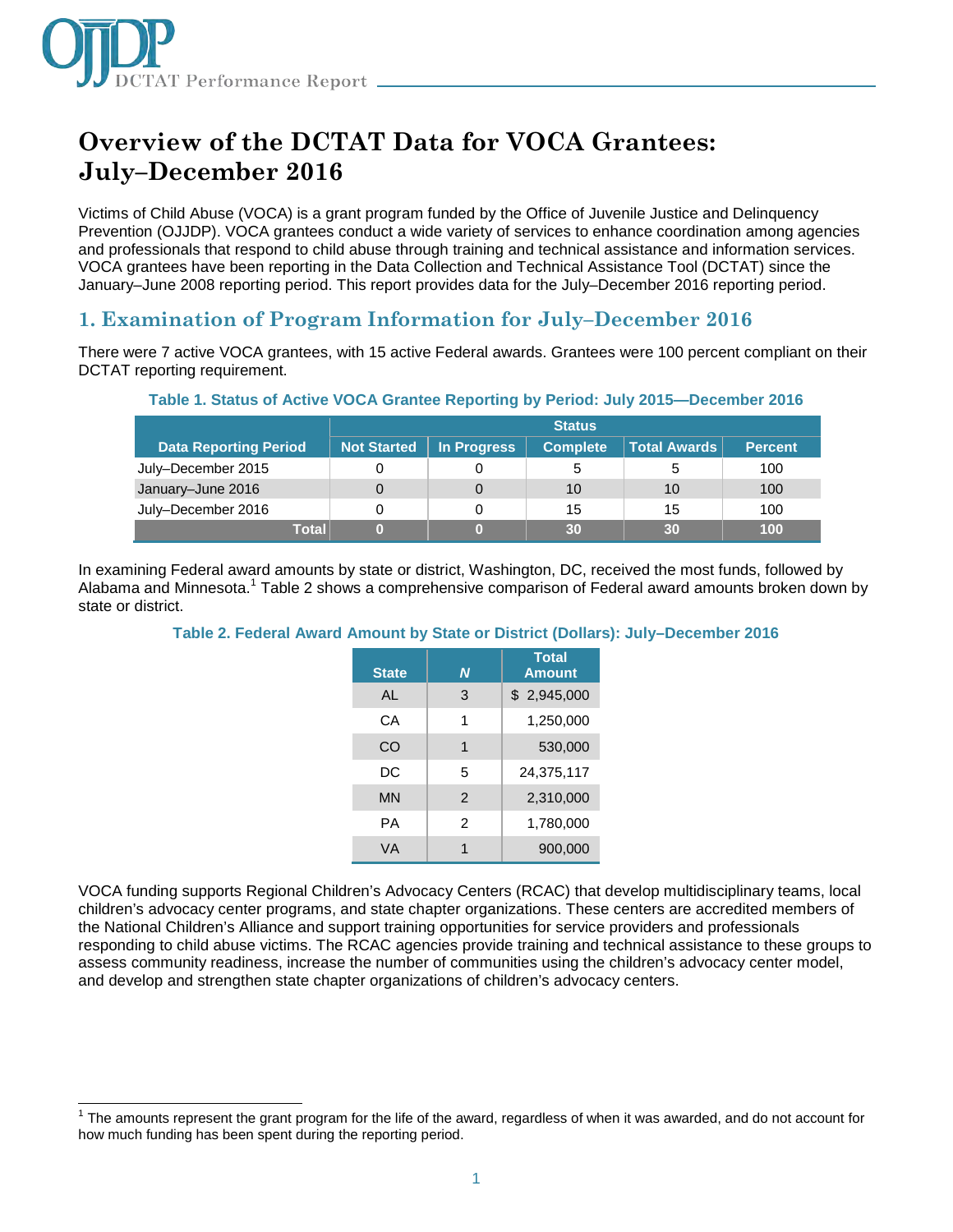### *1.1 Grantee Awards*

Analysis of the number of awards by grantee revealed that the National Children's Alliance instituted the greatest number of awards (33 percent; *n* = 5), followed by the National Children's Advocacy Center (20 percent; *n* = 3) (Figure 1).



### *1.2 Implementing Organization Type*

The largest percentage of programs (93 percent) were implemented by nonprofit community-based organizations (*n* = 14). Juvenile justice accounted for 7 percent of organization funding (*n* = 1).

#### **Figure 2. Implementing Organization by Type: July–December 2016**